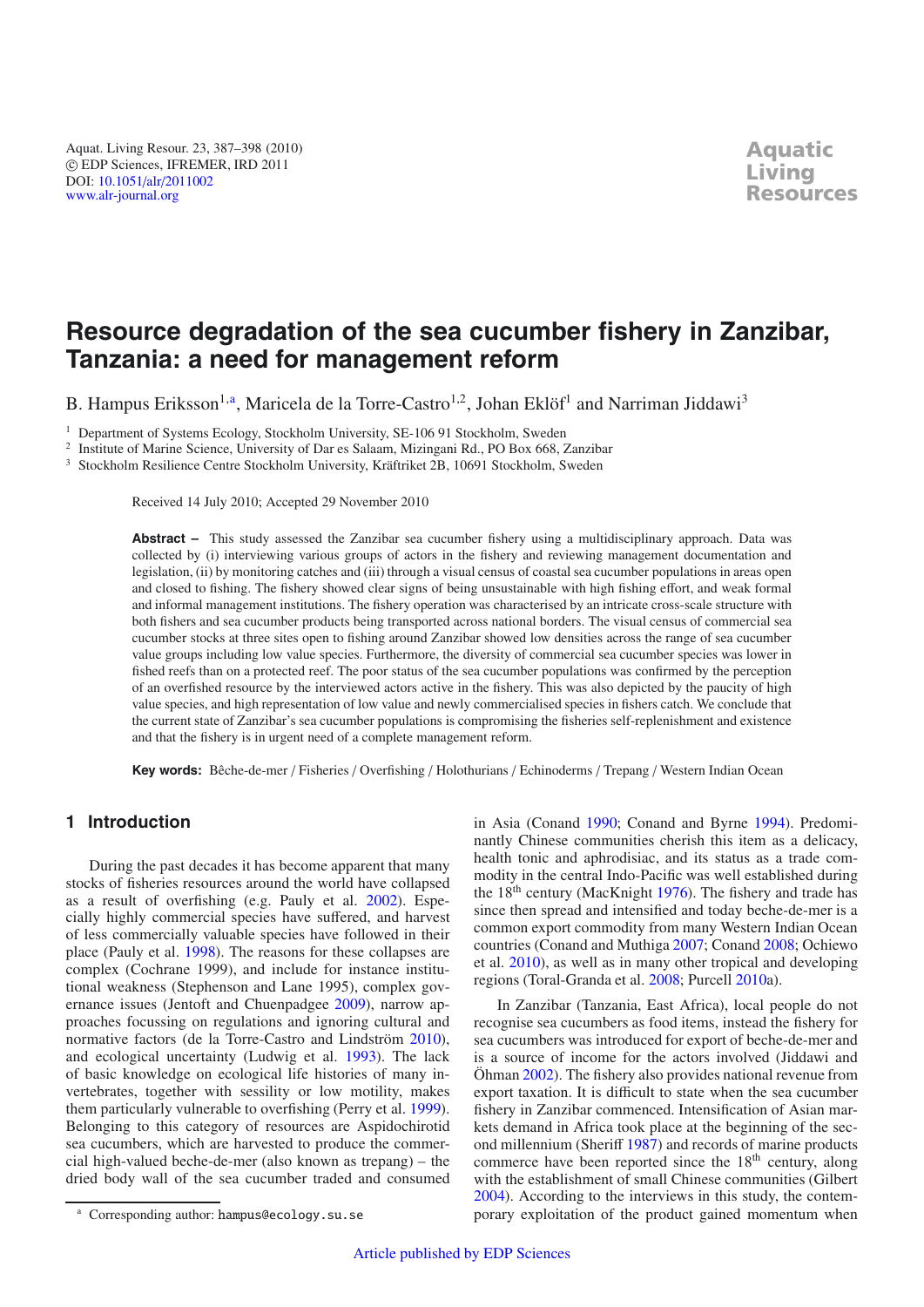the Chinese immigrants pushed the fishery in Unguja island (the largest island in the island group commonly referred to as Zanzibar) in the late 1960s for own consumption and export. The fishery and its market have since then developed and the sea cucumber fishery in Zanzibar has been documented as high valued and under increasingly high fishing pressure (Coleson and Jiddawi [1996;](#page-9-5) Jiddawi and Öhman [2002\)](#page-10-8). However, no systematic studies of sea cucumber stocks or ecology have been performed.

Zanzibar's coastal communities rely heavily on the marine environment for subsistence and income (Jiddawi and Öhman 2002; de la Torre-Castro 2006), with about 85% of the coastal population living on less than one US dollar per day (Ruitenbeek et al. [2005;](#page-10-11) de la Torre-Castro [2006\)](#page-9-6). Despite an increasing research attention on the marine resources in Zanzibar many fish stocks that provide elements of subsistence are declining (Jiddawi and Öhman [2002](#page-10-8); de la Torre-Castro and Rönnbäck [2004\)](#page-9-7). The Department of Fisheries and Marine Resources (DFMR) is the "government institution, which is directly responsible for day-to-day fisheries management in Zanzibar" (The Fisheries Act 2005). Even though formal institutional structures are in place, and perceived as robust and well designed (Ruitenbeek et al. [2005](#page-10-11)), performance of formal management in the coastal fishery in Zanzibar is strongly influenced by normative and coastal institutions (de la Torre-Castro & Lindström [2010](#page-9-0)), and the general poverty situation (de la Torre-Castro [2006\)](#page-9-6).

Aspidochirotid sea cucumbers are generally detrivorous and provide important ecosystem functions through bioturbating behaviour and by regenerating nutrients through feeding (Uthicke and Klumpp [1998;](#page-11-1) Uthicke [1999\)](#page-11-2). Therefore overfishing of sea cucumbers likely reduces ecosystem productivity (Wolkenhauer et al. [2010\)](#page-11-3). Artisanal fishing can deplete stocks already after a handful of years, and recovery is generally slow and dependant on many factors for which there is limited information (Friedman et al. [2010](#page-10-12)). The many examples of sea cucumber overfishing (Toral-Granda et al. [2008](#page-11-0); Purcell [2010](#page-10-7)a), together with prevailing Allee effects (Levitan and Petersen 1995; Bell et al. [2008\)](#page-9-8), major knowledge gaps in ecology (Conand [1990;](#page-9-1) Uthicke et al. [2004](#page-11-4)a), and unpredictable recruitment (Uthicke et al. [2009\)](#page-11-5), suggest that a precautionary management approach is appropriate for this fishery. However, this is often not the practice (Purcell [2010a](#page-10-7)), and for example, depicted in mainland Tanzania where authorities have placed a moratorium on exports of sea cucumbers due to overfishing (Mgaya and Mbaga [2007\)](#page-10-13). Fisheries closures due to overfishing, or concerns of overfishing, are common (Friedman et al. [2008;](#page-10-14) Purcell [2010a](#page-10-7)), and emphasises the high vulnerability to fishing.

In this study we investigated the sea cucumber fishery on Unguja Island in Zanzibar. First, we approached fishing methods, fishers' organisation and formal and informal management by interviewing actors in the fishery. In this part of the study, we also established the livelihood importance of the resource by evaluating the level of dependence on the activity, and the involvement of different actors in the fishery. Second, we performed catch monitoring to assess the species and value distribution in fishers catch. Third, we assessed the status of sea cucumber populations for species with a commercial

value using visual census of coverage and density along the seascape, and estimated the effects of the fishery by sampling in a no-fishing protected marine park as well as in fished areas. This fishery lacks baseline data so we analyzed the results by taking into consideration the perceptions among interviewed actors in the fishery.

# **2 Methods**

#### **2.1 Interviews with fishery actors**

Fishing methods and the organization of the fishery were addressed by using semi-structured interviews. The interviews were conducted from October 19 to December 31, 2007 in eight different sites (Mkokotoni, Mazizini, Fumba, Unguja Ukuu, Nungwi, Mtende, Uroa and Chwaka villages) (Fig. [1\)](#page-2-0). The sites were selected trying to cover most parts of the island and based on information of where the fishery was active.

All groups of actors involved in the local fishery were interviewed: fishers  $(n = 72)$ , middlemen  $(n = 15)$  and traders  $(n = 5)$  as well as senior management officials  $(n = 8)$  and local monitoring agents  $(n = 15)$  (referred to as beach recorders or "Bwana dikos" in Kiswahili, see de la Torre-Castro [2006\)](#page-9-6). All the large export traders located in Zanzibar urban area and most of the local market middlemen were interviewed. Fishers were selected randomly while living in the villages.

The interviews were conducted in Swahili (with the assistance of a translator) but some management officials and export traders were interviewed in English. All interviews were semi-structured (Kvale [1996](#page-10-15); Denscombe [1998](#page-9-9)) and provided material for qualitative and quantitative analysis. The answers for the quantitative analysis were categorised into answer groups (e.g. "positive", "negative" or "unsure") to perform further analysis. In addition to the interviews, informal discussions with fishers and middlemen were also conducted. These were, along with observations, used in particular to approach the clandestine diving activity in the fishery.

The interviews focused on the way the fishery is operated, management (i.e. both formal institutions such as formulated laws and regulations sanctioned by government agencies or authorities, and informal institutions such as community level practices and codes of conduct not formally established as laws but that may provide a sustainability function for the fishery), and social-ecological aspects of the fishery following de la Torre-Castro et al. [\(2007](#page-9-10)). In particular, the aim with the interviews was to provide understanding of the fishery structure and chain of actors involved, the fishing methods and scales and areas of operation, management perception and awareness of the legislation, perception of fishery changes over time and finally the reasons to be a sea cucumber fisher and possible livelihood alternatives. The interview form is available upon request.

Parallel to the interviews literature and policy documentation were collected from the Department of Fisheries and Marine Resources (DFMR) and the Department of Environment, and analysed to identify current legislation and management of the sea cucumber fishery.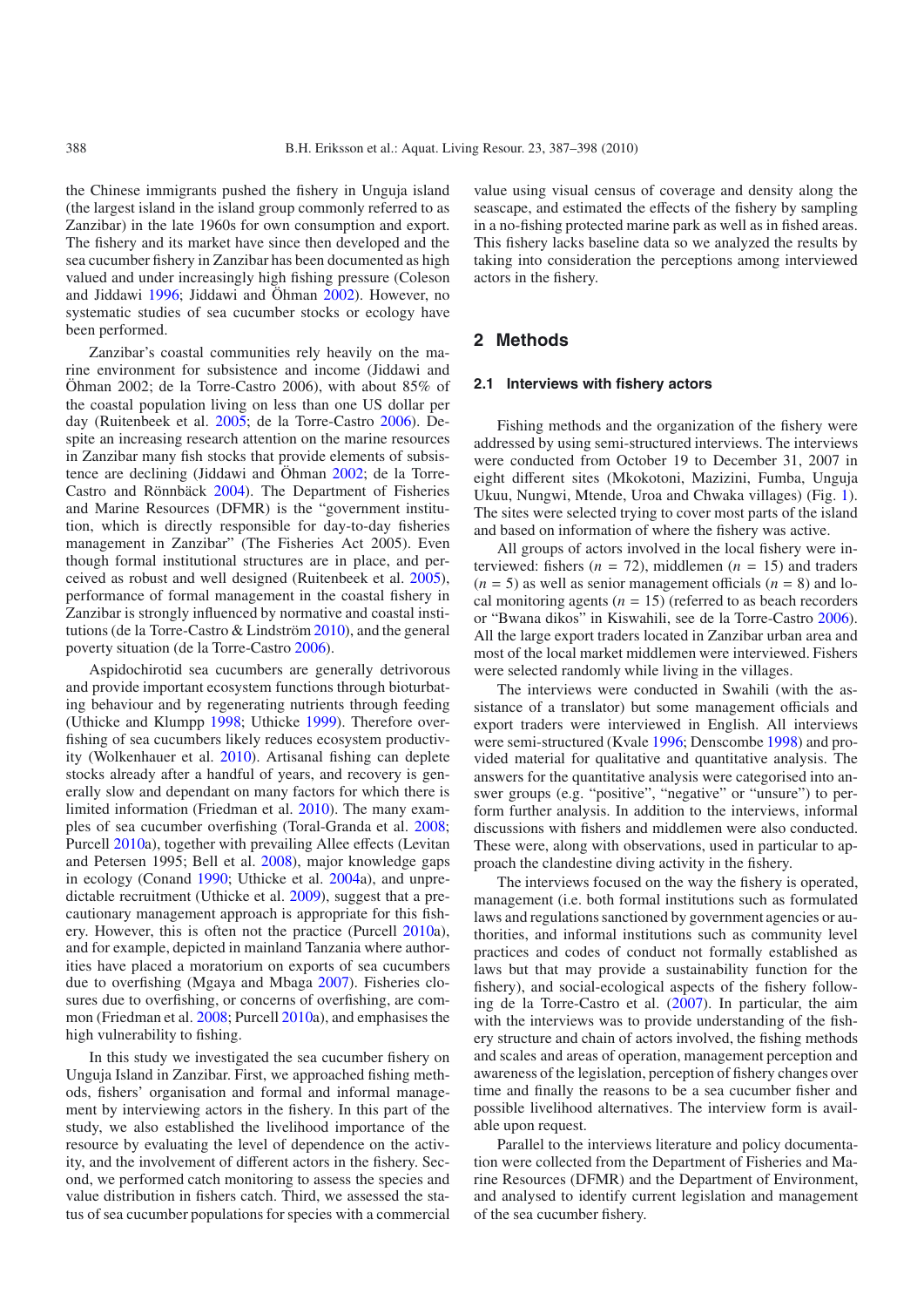

<span id="page-2-0"></span>Fig. 1. Study area Unguja Island (Zanzibar, Tanzania) 6° 8′ 0″ S,  $39°$  19′ 0″ E. Interviews were conducted in villages indicated by a filled circle. Catch assessment and visual census of stock were carried out in villages marked out with a star  $\star$ . The areas outlined with dotted lines adjacent to the villages marked with a star indicate where visual census of sea cucumber populations were performed. Note that Chumbe is not included in the Fumba area but it was used for the comparison of species richness with Ukombe and Kwale reefs that were sampled inside the Fumba area.

## **2.2 Catch monitoring**

Daily catch data was collected in the landing locations in three selected sites (Fumba, Mkokotoni and Uroa villages) (Fig. [1\)](#page-2-0) between June 23 and August 23, 2009 during approximately two weeks in each site. Species, quantity and fishing effort (number of fishers and time spent fishing) was recorded. On occasions, catch and effort data was also collected cooperating with the trade middleman (person buying local catches for further distribution and/or processing) as a key-informant. The species value was recorded as the purchasing price offered by the middlemen to fishers at point of landing. Length measurements of *Holothuria scabra* were collected from all individuals found in the catch at the site Fumba. This species was used for analysis as it was regularly observed in catch in this location and its body wall is relatively rigid reducing measurement variability (Purcell et al. [2009\)](#page-10-16).

## **2.3 Visual census of commercial sea cucumber stocks**

The condition of the commercial sea cucumber stock was investigated using a visual census of sea cucumber populations during June 23, to August 23, 2009 in the coastal areas around three villages i.e. Mkokotoni, Fumba, and Uroa (Fig. [1\)](#page-2-0). These specific sites were chosen because they have an active fishery and the geographic location provides fishery information from different sites around the island. Stocks where sampled using two techniques at different scales: a broad-scale assessment using manta tows, and a fine-scale assessment using swimming (or walking) line transects. Manta tows were performed following methods outlined in English et al. [\(2003](#page-9-11)) and covered  $300\times2$  m (measured using a handheld GPS) at depths between 0.5–8 m, targeting reef and lagoon areas. Manta tows provide a suitable spatial scale to sample at when assessing commercial sea cucumber populations (Uthicke and Benzie [2000;](#page-11-6) Purcell et al. [2009\)](#page-10-16), but may under-estimate some species due to their ecology (e.g. diurnal behaviour) (Shiell and Knott [2008\)](#page-10-17). Stocks were also surveyed using line transects covering  $40 \times 1$  m by swimming or walking in shallow areas. Transects specifically targeted reef or soft benthic areas in places where manta tows were not suitable, e.g. shallow reef areas and muddy lagoons. The smaller sample area allowed the surveyor to turnover rocks and dig in sand to find cryptic or burying species (Purcell [2010b](#page-10-18)).

Sea cucumber populations were also assessed in the reef areas of Chumbe Coral Park that is a private-run marine park protected from fishing since 1994 (Riedmiller [1998\)](#page-10-19). Chumbe provides a reference site for comparison of commercial sea cucumber assemblage to the nearby reefs Ukombe and Kwale that are open to fishing, but under locally developed regulation since 1994 (e.g. restriction of fishing camps to exclude outsiders, local monitoring programmes) (Ngaga et al. [1999\)](#page-10-20). These three reefs are located approximately 5 km apart, and on similar SW aspect. Each site was sampled at the same effort  $(n = 12)$  with the manta tow method described above. Species diversity between the three reefs was assessed using a comparison of a cumulative unique species count, and Shannon-Wiener diversity index (*H'*) (Peet [1974](#page-10-21)). The order of transects for the cumulative species count for each reef was simulated with permutations ( $n = 20$ ) using R 2.10.0 to calculate a mean cumulative number of species per sample size and reef.

## **3 Results**

## **3.1 The fishery operation**

The general structure of the domestic fishery trade system followed a "Fisher - Middleman - Trader" chain, similar to that described by Conand [\(1997\)](#page-9-12), and in nearby Kenya (Ochiewo et al. [2010](#page-10-6)).

Fishing was conducted using three methods: gleaning, breath hold diving and scuba diving. We estimate that there were at least 800 fishers regularly participating in the fishery. Gleaning was generally undertaken by women collecting benthic fauna in intertidal seagrass areas, and the latter two divingmethods were generally undertaken by men in deeper areas both on soft bottoms and in reef areas (Table [1\)](#page-3-0). The fishers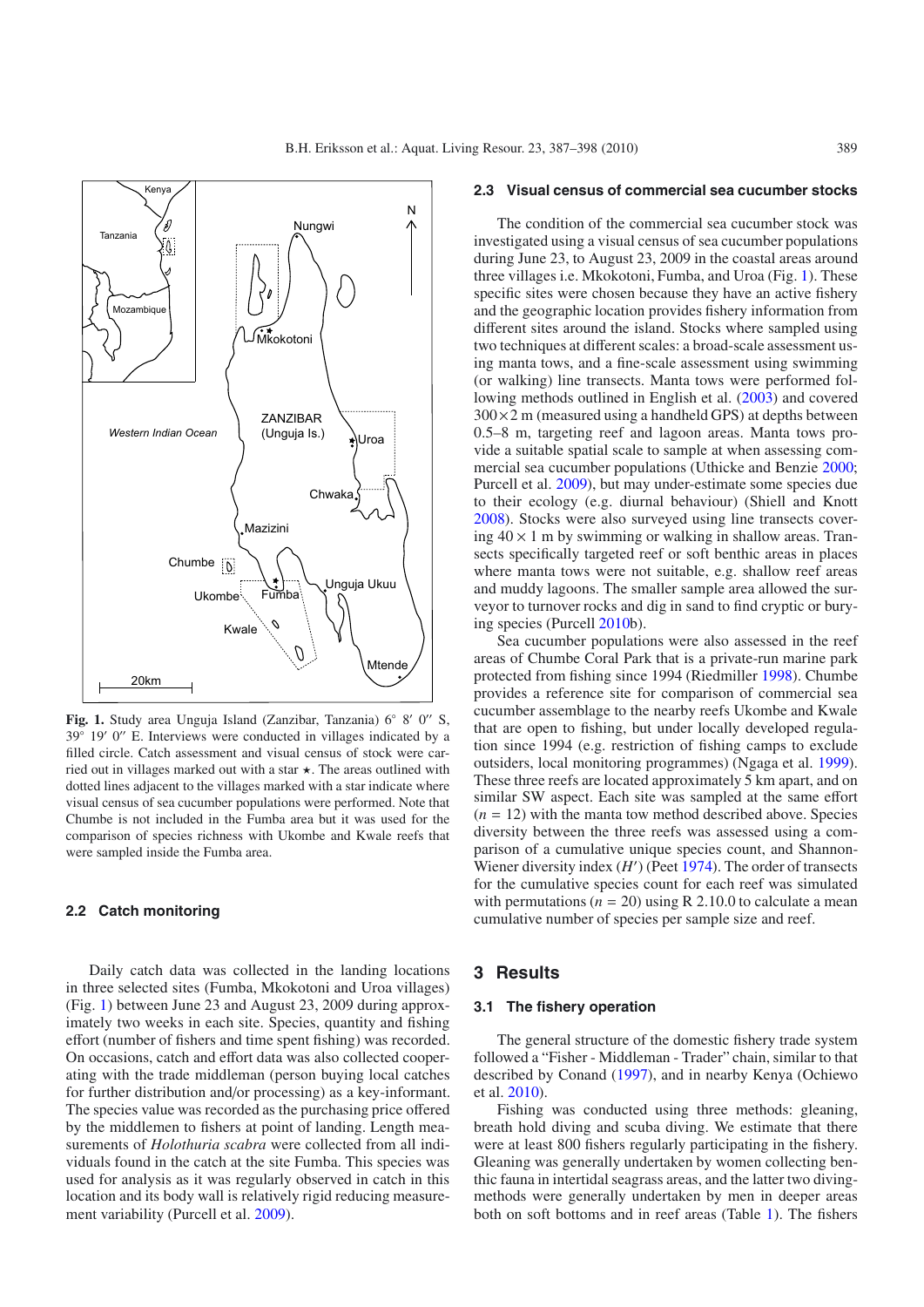<span id="page-3-1"></span><span id="page-3-0"></span>**Table 1.** Outline of the sea cucumber fisher types in Zanzibar.

| Type           | Gleaning                                    | Breath hold diving                                                                                                             | Scuba diving                                                                                               |
|----------------|---------------------------------------------|--------------------------------------------------------------------------------------------------------------------------------|------------------------------------------------------------------------------------------------------------|
| Range          | Intertidal                                  | Intertidal - Subtidal                                                                                                          | Subtidal                                                                                                   |
| Depth          | < 1m                                        | 1-10m                                                                                                                          | 10-50m                                                                                                     |
| Target area    |                                             | Near shore shallow areas Local fishing grounds (but may be<br>more mobile)                                                     | Mobile, Zanzibar wide,<br>Mafia, Pemba, mainland<br>Tanzania and other<br>countries of WIO                 |
| Equipment      | Buckets, baskets, bags,<br>to collect catch | Mask, fins, mesh bag to collect<br>catch, drag buoy, often use boat<br>and sometimes speargun to catch<br>octopus and fin fish | Boat (engine), rustic gear<br>(single regulator, no bcd,<br>wetsuit is rare), mesh bag<br>to collect catch |
| Representation | Many                                        | Fewer                                                                                                                          | Few (concentrated to a<br>few villages/sites)                                                              |
| Demography     | Mostly women, but men<br>and children too   | Men                                                                                                                            | Young men                                                                                                  |

**Table 2.** Recorded economic value range per individual at point of landing for species and groups of species (local name) in Zanzibar 2009.

| Species group | <b>Species</b>                                         | Value range (TZS) | Value category |
|---------------|--------------------------------------------------------|-------------------|----------------|
| Pauni         | Holothuria nobilis, H. fuscogilva (cf), H. "pentard" * | 300-20000         | High           |
| Spinyo baba   | Theleonota ananas                                      | 4000-8000         | High           |
| Barangu       | Holothuria lessoni                                     | 500-7000          | High           |
| Myeupe        | Holothuria scabra                                      | 150-4000          | High           |
| Nanasi        | Holothuria spinifera                                   | 1000-2000         | Medium         |
| Spinyo mama   | Theleonota anax                                        | 1000-2000         | <b>Medium</b>  |
| Tairi         | Stichopus herrmanni, Stichopus sp.**                   | 100-1500          | <b>Medium</b>  |
| Kijini        | Actinopyga miliaris                                    | 1500              | <b>Medium</b>  |
| Dole          | Bohadschia atra, B. vitiensis***                       | 150-1000          | Medium         |
|               | Barangu mwamba Holothuria fuscopunctata                | 500               | <b>Medium</b>  |
| Sankude       | Stichopus sp.**                                        | 200-300           | Low            |
| Tambi         | Bohadschia maculisparsa, B. subrubra***                | 150-200           | Low            |
| Mbura         | Actinopyga mauritiana, A. echinites, A. lecanora       | 100-200           | Low            |
| Kichupa       | Holothuria atra, H. leucospilota, H. coluber           | 20-150            | Low            |
| Shirimeni     | Holothuria isuga                                       | 50-200            | Low            |
| <b>Disera</b> | Actinopyga capillata                                   | 100               | Low            |

\* See Uthicke et al. 2004b for phylogeny of teatfish complex and Conand 2008 with regard to *H."pentard"*. \*\* The Stichopus varieties are part of a cryptic species complex that is under cur rent taxonomic review (Byrne et al. 2010). \*\*\* The Bohadschia varieties are also part of a cryptic species complex under taxonomic review, identification is di fficult and scientific names may change (personal communication Maria By rne). There is some confusion regarding the Dole and Tambi groups but p rocessors report that Dole has a higher recovery rate to marketable product. 1 USD = 1 355 TZS, 1 EUR = 1 854 TZS (2010/03/02)

landed the catch either in the village or in designated landing sites for mobile divers. The middleman purchased the catch live from the fishers and generally performed the first stage of processing by boiling and storing the animal in salt before selling it to the exporting traders. These traders performed the final drying stage of the processing to marketable product. A fisher could occasionally be a middleman as well, purchasing catch from other fishers and selling it wet or boiled to traders. There were also examples of traders that purchased wet sea cucumbers directly from fishers, thereby eliminating the middleman role. Middlemen frequently gave credit or equipment to fishers, which create an informal agreement structure important for both actors, i.e. fishers (obtained cash when needed) and middlemen (securing future catch and loyalty in return for credit).

The divers fished at depths down to 50 m with poor training and worn-out equipment (no buoyancy control device, old regulators, rusting steel tanks were observed). The diving fishers were opportunistic and harvested in areas based on experience and hearsay, both in nearby fishing grounds and in distant waters requiring days at sea. The high mobility of the divers was a recent feature of the fishery as a result of near shore overfishing as indicated in interviews.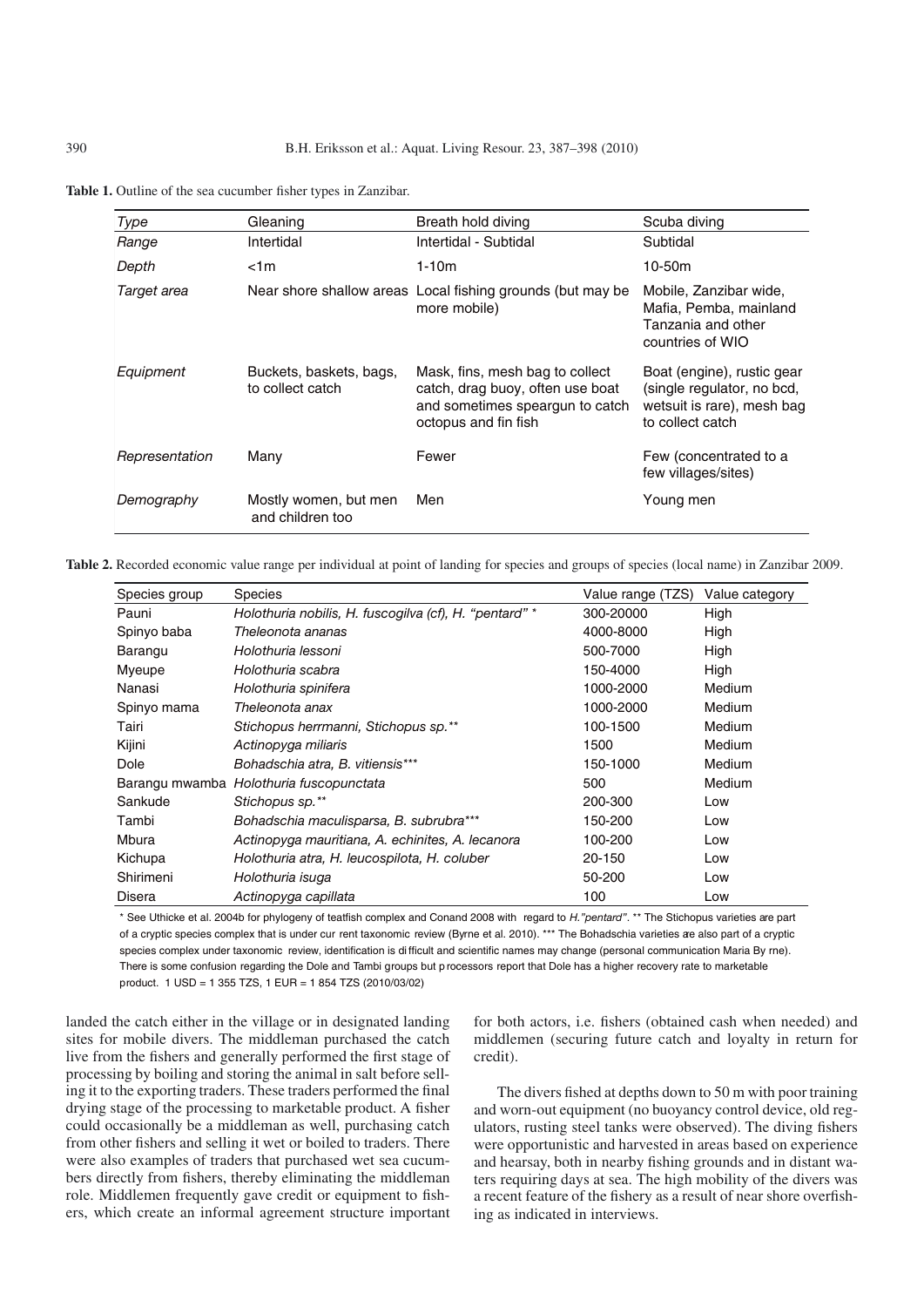<span id="page-4-0"></span>

**Fig. 2.** Catch composition according to commercial value group (low, medium and high) from the areas surrounding the villages presented. See Table [2](#page-3-1) for key to which species are included in each value category.

### **3.2 Management and perceptions of the fishery**

The sea cucumber fishery was included in the broader "fish" section in The Fisheries Act of 1988 and the revised Fisheries Act of 2005 of Zanzibar, but was not specifically mentioned as a separate fishery. There were no sea cucumber fishing licenses but according to The Zanzibar Constitution 1984 Order, a legal supplement to the Zanzibar Government Gazette, the fishery was managed by a length restriction of 100 mm for "Holothuriodea". The existence of this formal length restriction was, however, only known to 50% (four out of eight) of the interviewed DFMR senior management officials, by 7% (one out of 15) of the interviewed local monitoring agents ("Bwana dikos"), by 13% (two out of 15) of the middlemen and by 3% (two out of 72) of the fishers. None of the respondents (management officials, monitoring agents, middlemen or fishers) that were aware of the restriction could account for the specific length. Traders were required to purchase an annual license. There was no restriction on the number of export licenses.

Out of the interviewed fishers, 28% described an awareness of informal management (i.e. community level arrangements or practices that are not established and passed as formal laws). The interviewees mentioned agreements such as "*not allowed to collect during night*", "*only collect large sea cucumbers*", or more general restrictions such as "*not allowed to destroy environment*", "*only fish during NE monsoon*", "*foreign collectors must pay [to the] village committee*", "*other villagers not allowed to collect*". 20% of the fishers said that the arrangements were not being followed in conduct. A quarter (28%) of the fishers said that they couldn't consider stopping sea cucumber fishing, while ca. 60% of the interviewed fishers said that they could agree to an occasional or seasonal closure (three months or up to a year).

Almost all of the fishers and middlemen (94% and 92% respectively) answered that it was harder to find most species today than when they first engaged in the activity, emphasising a dramatic decline in the status of the resource. In addition, 93% of the interviewed middlemen wanted access to capital

<span id="page-4-1"></span>

**Fig. 3.** Length frequency distribution with 10 mm intervals of *Holothuria scabra* recorded in fishery catches in the village of Fumba during July 22–30, 2009. The dotted line is the size at sexual maturity (160 mm; e.g. Conand [1993](#page-9-13)).

to employ fishers or to invest in equipment such as motors, boats, diving gear etc., to rent to fishing teams to increase the effort in the fishery. In a similar manner, 76% of the fishers said that they want equipment such as motors, boats, diving gear, protective shoes etc. to improve their activity.

When approached with the question of what the fisher would do if the opportunity to fish sea cucumbers was lost, nearly one quarter (24%) indicated that they would struggle to find another source of income. Out of the remaining 76%, 55% stated that the alternative was another type of marine resource extraction (finfish, octopus, lobster or seaweed farming), 19% mentioned land based activities such as farming or firewood collection, 23% mentioned small businesses and 4% mentioned education as an alternative.

# **3.3 Catch assessment**

A total of 2030 animals caught by 347 fishers were counted in catch. The value range of recorded species groups is summarised in Table [2.](#page-3-1) The catch per unit effort (CPUE) was ca 1.1 individuals h−1, estimated from the mean reported time spent fishing by interviewed fishers (5.3 h). The majority of the catch consisted of low value species (Fig. [2\)](#page-4-0), with local names species groups "Kichupa" (*Holothuria atra, H. leucospilota* and *H. coluber*), "Mbura" (*Actinopyga lecanora, A. mauritiana* and *A. echinites)* and "Sankude" (*Stichopus* sp.) being the most common. Length frequency distribution of caught *Holothuria scabra* showed that the majority of the measured animals are harvested before its estimated length of maturity (160 mm; Conand [1993\)](#page-9-13) (Fig. [3\)](#page-4-1).

#### **3.4 Commercial sea cucumber stock status**

The visual census of sea cucumber stocks covered a total area of 16 ha of benthos using 269 manta tows (including Chumbe) and 258 line transects. Sea cucumbers of any commercial value (low, medium or high) were only found in approximately 45% of the manta tow replicates and about 15% of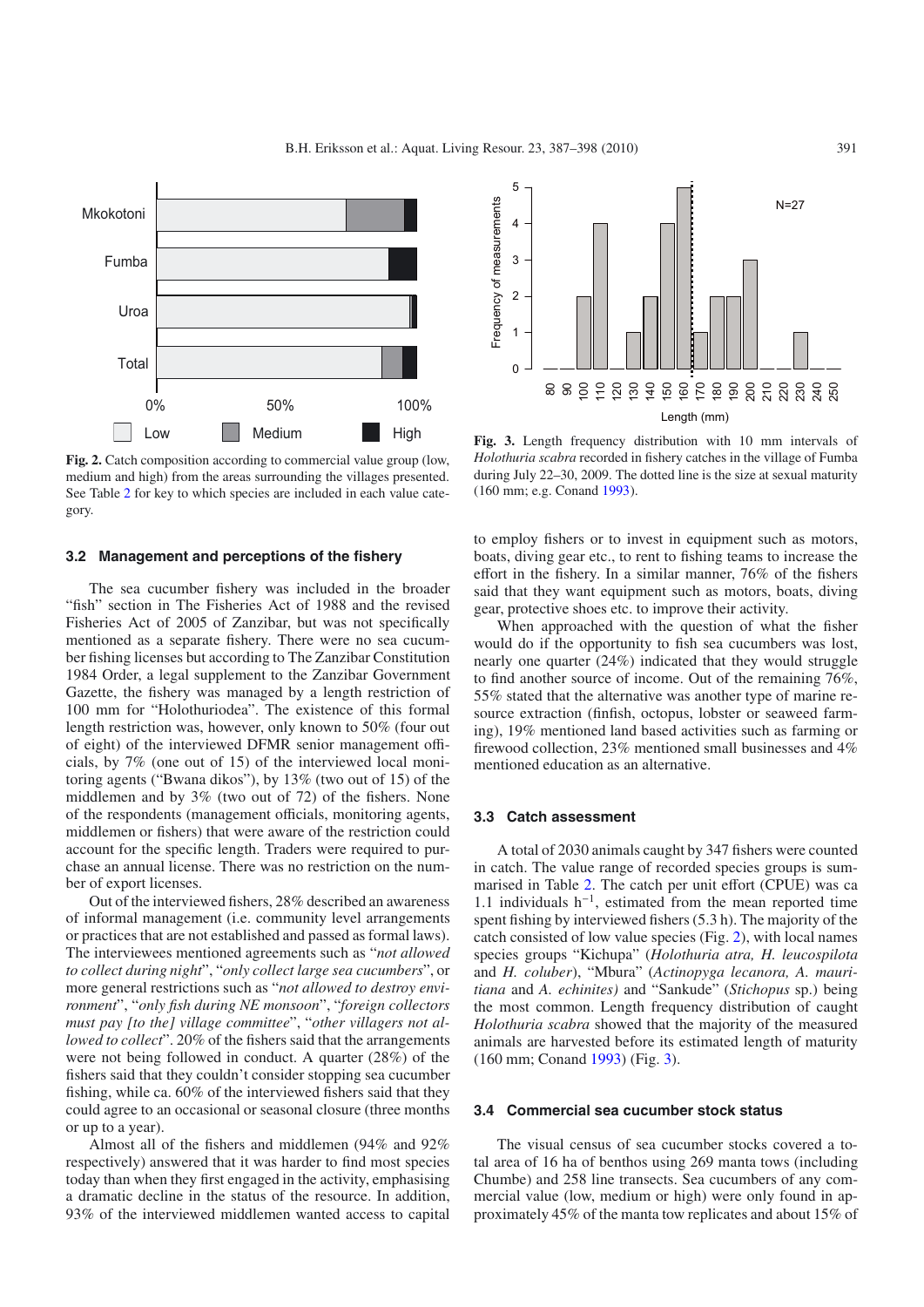b) Transects



<span id="page-5-0"></span>**Fig. 4.** Mean density of no. individuals ha−<sup>1</sup> in the three surveyed sites in Zanzibar. Tails are ± SE. Percent numbers above bars represent occurrence in the total amount of transects for that environment and method. a)  $300 \text{ m} \times 2 \text{ m}$  Manta tows targeting reef environments ( $n = 148$ ) and lagoon environments ( $n = 109$ ). b) 40 m  $\times$  1 m Transects targeting reef benthos ( $n = 114$ ) and soft benthos ( $n = 144$ ). \* *P. graeffei* and *H*. *edulis* are not harvested in Zanzibar.

the line transects in areas open to fishing. The survey revealed a striking paucity of high value species and very low coverage and densities of medium value species using manta tow method and line transect (Fig. [4a](#page-5-0),b). The low value species *H. atra* was the most commonly recorded species. *Pearsonathuria grae*ff*ei* was also regularly found in reef environments. This species is not fished in Zanzibar but is commercial in other places (Rasolofonirina et al. [2004;](#page-10-22) Kinch et al. [2008a](#page-10-23)). Only one animal of the high value species *Holothuria scabra* was found in transects targeting suitable soft benthos areas yielding a very low occurrence and density. No other species of medium or high value were recorded using this method. Results from the manta tow method were pooled into value groups (low, medium and high; Table [2\)](#page-3-1) for each site and reveals the striking scarcity of commercial medium and high value species groups in village fishing grounds, both in terms of occurrence and recorded density (Fig. [5\)](#page-6-0).

a) Manta tows

The Shannon-Wiener diversity index (*H* ) was found to be higher in the protected site Chumbe  $(H' = 1.73)$  than in the fished reefs Ukombe  $(H' = 1.04)$  and Kwale  $(H' = 0.50)$ . On Ukombe reef some individuals of *H. atra* were recorded, which increases this reef *H*'-value as the index includes an abundance measure. The cumulative species count shows nearing asymptotes for Ukombe and Kwale, whereas Chumbe has a steeper slope and an increasing trend at the same sampling effort (Fig. [6\)](#page-6-1), which highlights a less diverse commercial sea

cucumber assemblage in the reefs open to fishing. In addition, Chumbe reef was the only site where the high value species black teatfish, *H. nobilis* (1.2 individuals ha<sup>−1</sup>), and the medium value species *S. herrmanni* (9 individuals ha−1) and *T. anax* (2.5 individuals ha<sup> $-1$ </sup>) were recorded in this study, along with a ten times higher density for the medium value species *B. atra* (5 individuals ha<sup>−1</sup>) compared to the sampled areas open to fishing. This emphasises the positive protection effect from fishing on the commercial sea cucumber assemblage in Chumbe despite its small size (300 m  $\times$  1100 m).

# **4 Discussion**

# **4.1 The fishery operation and management**

The fishery includes men, women and children and operates using different modes of collection and effort. For example, women collect sea cucumbers in intertidal areas during the low tide while the highly mobile (men) breath hold and scuba divers target offshore areas, villages with no resident divers, and even waters in other countries in the region with high effort. None of the harvesting activities are monitored or controlled. The mobile divers and the reported connections within the Zanzibar commerce structure from other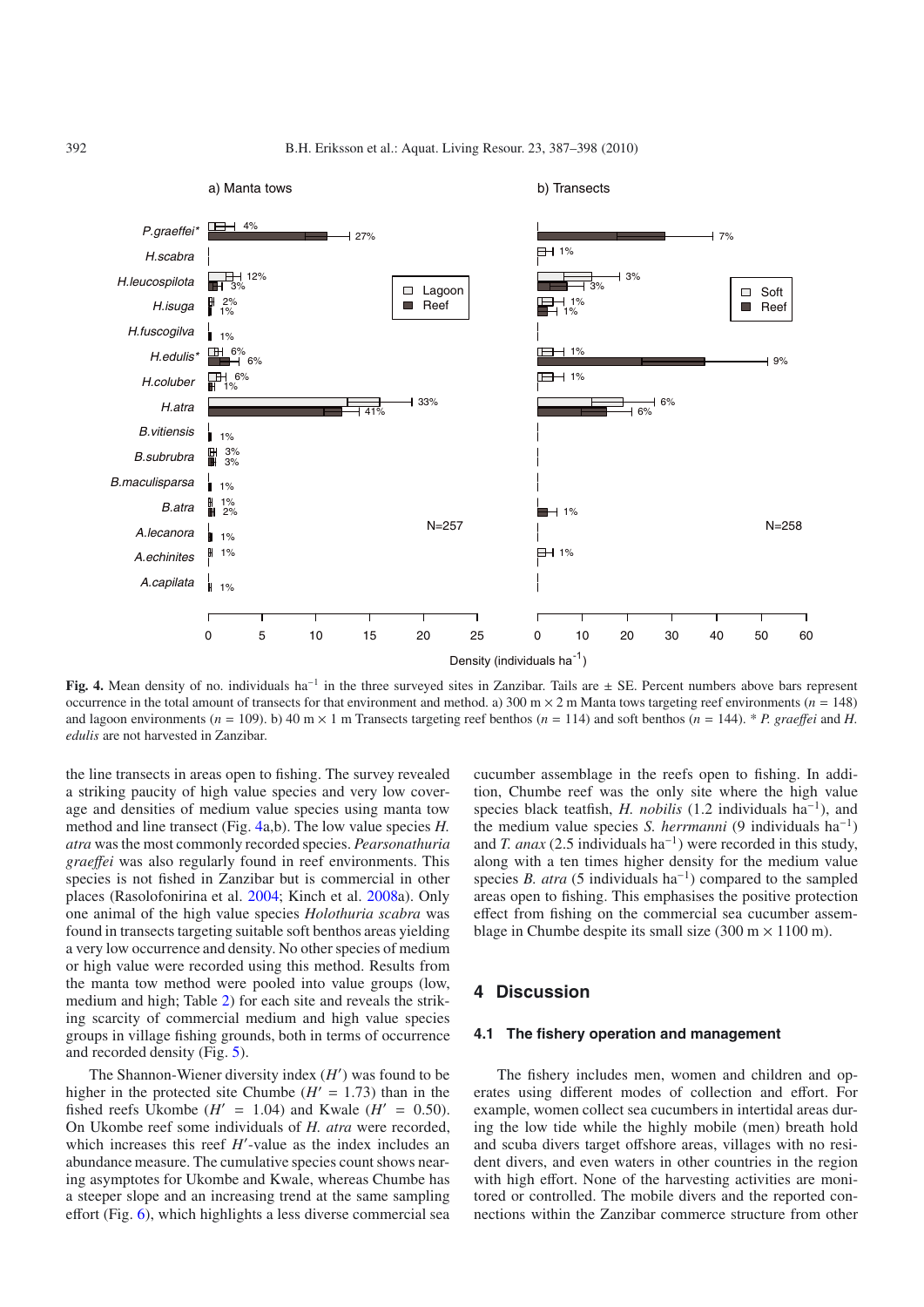

Species groups arranged by economic value

<span id="page-6-0"></span>**Fig. 5.** Pooled occurrences (% of records in transects) and densities (individuals ha−1) of high, medium and low commercial value sea cucumber species in reef and lagoon environments using manta tow assessment method. For key to which species are included in each value category please refer to Table [2.](#page-3-1)

<span id="page-6-1"></span>

**Fig. 6.** Cumulative commercial sea cucumber (Holothuroidea: Aspidochirotida) species richness for the protected Chumbe, and fished Ukombe and Kwale reefs (see location in Fig. [1\)](#page-2-0) sampled with manta tows  $(n = 12)$ . The order of transects was simulated with permutations  $(n = 20)$ . Plotted data is the mean increment increase in species per transect for simulated combinations of sampled transects. Dotted lines are 95% confidence interval. The slope and asymptotes of the cumulative curves illustrate that Chumbe reef, which is protected from fishing, has higher diversity in commercial sea cucumbers.

areas in the region suggest an intricate cross-scale and crossborder structure. During the study smuggled batches of sea cucumbers from Tanzania mainland were observed at trader's facilities (mainly medium and high value species *H. scabra*, *S. herrmanni*, *T. ananas*, *T. anax*, and the three teatfish varieties), which indicates that Zanzibar could be a regional exit point for legally and illegally fished sea cucumbers. Zanzibar reportedly also receives migratory fishers, middlemen and trading agents from mainland after the closure there. Reportedly the migrating fishers set up camps to harvest in areas around Zanzibar. The scales (e.g. Cash et al. [2006\)](#page-9-14) of sequential exploitation in the fishery include both spatial (geographical area and depth), temporal (day and night, throughout the year) and species range (targeting an array of species). Reported problems with the influx of fishers, other than competition for resources, included environmental degradation in camping areas where firewood is collected to prepare the sea cucumber products and for cooking.

The current formal management is insufficient to control the fishery, both in terms of lack of regulation and lack of implementation. The weak formal management capacity is illustrated for example by the paucity of formation of rules and laws. In addition, our findings illustrate that there are some existing informal arrangements in the sea cucumber fishery that can support management. However, few of the fishers are aware of them and they are not customary as norms of behaviour, hence, they provide a weak instrument for sustainability. To design management and institutional structure to control the fishery the structures and scales of the fishery operation are important to identify (Lee [1993](#page-10-24); Holling [2001;](#page-10-25) Folke et al. [2007\)](#page-9-15). Given the regional trading structures,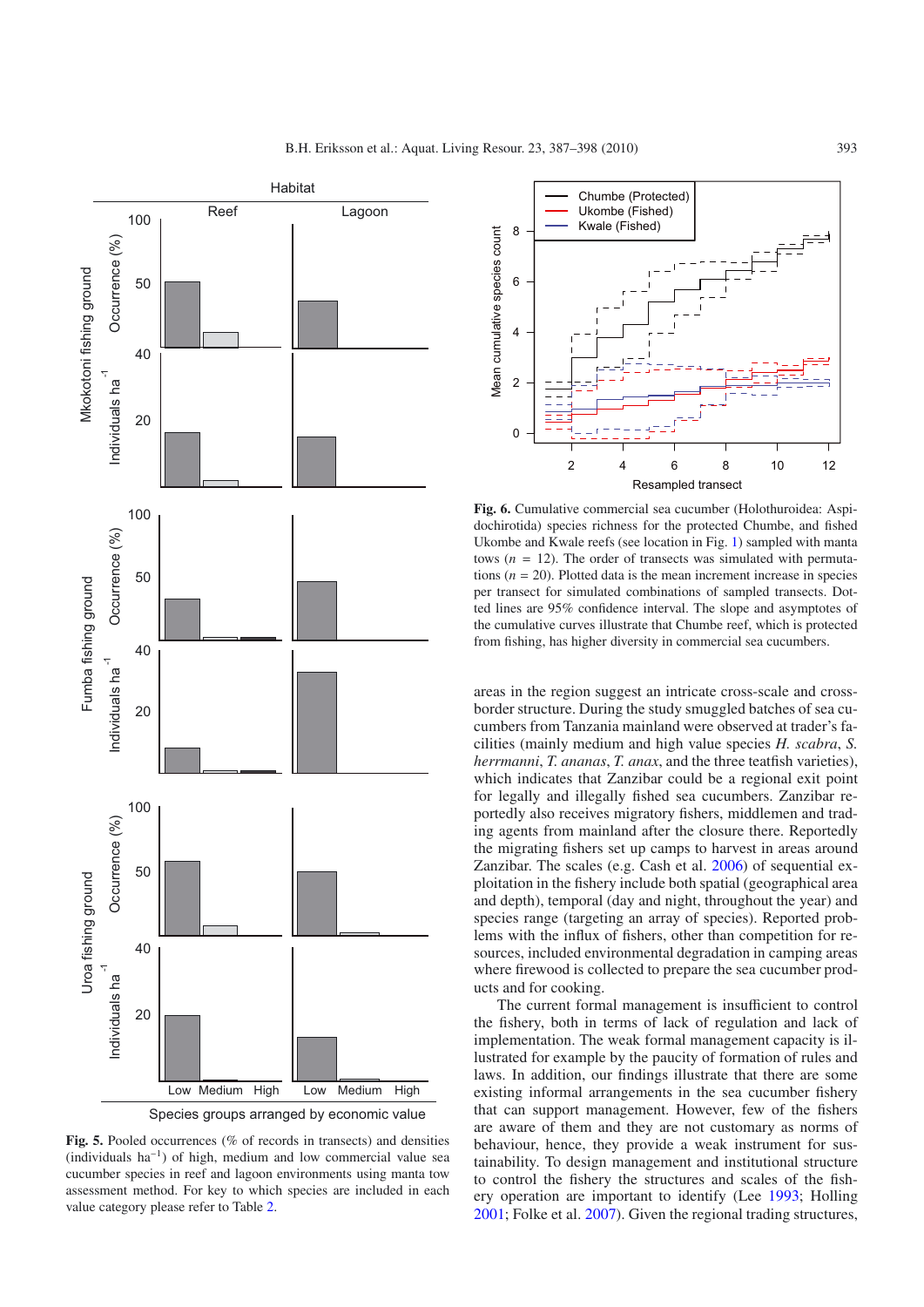bridging institutional structures, and coordinated management between the involved areas and countries is needed. Regional approaches towards management of invertebrate exports are being explored and encouraged in the South Pacific to address similar cross-scale reasons (Friedman and Chapman [2008](#page-10-26)). Additionally, effort to control the sea cucumber trade at a "higher" policy level is pursued via the possible trade protection under the Convention on International Trade in Endangered Species Wild Fauna and Flora (CITES) (Bruckner et al. [2003\)](#page-9-16). A major constraint for CITES listing is that the taxonomy for many commercial sea cucumbers has not been resolved (Massin et al. [2009\)](#page-10-27), the slow formation of regulation in relation to the rapid progress of fishing (Berkes et al. [2006](#page-9-17)), and the apparent lack of monitoring and enforcement at the local fishery level as illustrated in this study.

Management based on an ecosystems approach is pre-scribed for sea cucumber fisheries (Purcell [2010a](#page-10-7)), as it recognises humans and society as integral in the fishery system, thereby capturing the complexity of the sea cucumber ecology and beche-de-mer trade under its framework. Interviewed fishers seemed positive to shorter seasonal closures of the fishery in order to increase catches. However, the efficiency of maintaining healthy stocks through shorter closures is questionable as a management measure (Purcell [2010](#page-10-7)a). The role of the international trader is to facilitate the transport of the animal from the ecosystems to the recipient markets, while making a profit. Through this role the traders perform a key function in the trade system linking the world market to the local fishery system and the ecosystem. In Zanzibar, the traders are not under control today but their linking function is indeed important to acknowledge in management (Crona et al. [2010\)](#page-9-18). The manager's responses in discussions showed awareness of a degraded and declining fishery. The fact that decisions are not being made, or that those that are made are not being communicated or enforced, may be due to a mismatch between the normative, cultural and regulative institutions (de la Torre-Castro and Lindström [2010\)](#page-9-0). The environmental policy for Zanzibar (1997) concurs with this finding and states that a constraint in performance of management of the coastal zone is the "lack of comprehensive institutional arrangement that provides mechanism for interagency intersectoral cooperation and collaboration". Management officials also mention lack of funds and resources as a determinant in conducting socio-economic or stock assessment and developing management strategies (jointly with communities or otherwise).

#### **4.2 The fishery as a livelihood**

Fishers were paid for their catch at landing sites and the middlemen or traders then processed the catch into products, thereby earning the added value in the market. That traders perform processing to final product is common and reduces the potential for fishers to add value of their catch (Friedman et al. [2008\)](#page-10-14). Price varied markedly for price at point of landing with observations of 85–94% price differential for similar catch in different locations (Table [2\)](#page-3-1). Hence, local fishers (mainly women gleaners) are exploited for profits and do not get a reasonable market price for their catch. This situation

is not unique to the Zanzibar sea cucumber fishery, but has been observed in Asia (Choo [2008\)](#page-9-19) and Kenya (Ochiewo et al. [2010\)](#page-10-6), as well as in other marine resources trade structures like commercial seaweed farming (Brycesson [2002\)](#page-9-20). Most importantly, such inequalities hinder poverty reduction (Walmsley et al. [2006\)](#page-11-7), and reduce the sustainability of the fishery even further. This issue is worsened by the reliance on sea cucumbers among those involved in the fishery, with about one quarter of the fishers arguing that they would struggle to find alternatives at all. This scenario is similar to that noted in nearby Kenya (Ochiewo et al. [2010\)](#page-10-6). The interviewed fishers mention other marine resources, agriculture and firewood collection as alternatives to harvesting sea cucumbers, illustrating that the activity to fish sea cucumbers is part of a societal conduct of natural resource use rooted in a society with few market-based alternatives and poverty (Anderson and Ngazi [1998;](#page-9-21) de la Torre-Castro [2006\)](#page-9-6). The narrow range, and deteriorated status, of alternativesamong the fishers in Zanzibar, suggests that it will be difficult to change conduct or implement restrictions to allow recovery of the fishery and that it will affect communities ability to support themselves.

#### **4.3 Catch and resource status**

The low awareness of the length restriction (100 mm) among all actors in the fishery is probably one of the clearest examples of the poor performance of current management. However, the matter is worsened even further as the length restriction is smaller than the known body size of sexual maturity of any commercial sea cucumber species (Conand [1993\)](#page-9-13). The results from the catch monitoring manifests that sea cucumbers smaller than estimated length at sexual maturity, and legal length, is indeed being harvested. The lack of sustainability is also depicted by the ambition among fishers and middlemen to increase effort despite the awareness that the fishery is declining.

Historical CPUE values are not available for trend analysis of catches. Instead, this study focussed on perceptions of fishery trends among fishers, rather than asking them for historical catches in numbers, which is laden with uncertainty. The modest CPUE recorded  $(1.1 \text{ animals } h^{-1})$  illustrates the reported dramatic decrease in catches by almost all of the interviewed fishers (94%). Catches were generally handled negligent and left on sand or in sun for longer periods, degrading the body walls and reducing the quality of the product. Simple measures such as improving handling of catch and processing (through training) can provide added value to the catch. In particular *Stichopus* varieties suffer from "degenerating" body wall tissue and improper handling can reduce the value of the product by 20–30% (Ram et al. [2010\)](#page-10-28). The *Stichopus* varieties noted in catch are part of a cryptic species complex (Byrne et al. [2010\)](#page-9-22). *Holothuria isuga* was frequently recorded as a low value species in the fishery. This species has previously been noted in New Caledonia (Purcell et al. [2009\)](#page-10-16) and on One Tree Reef in Australia (H. Eriksson pers. obs.), however it is not encountered as a commercial species in the main taxonomic surveys in the region (as compiled by Conand and Muthiga [2007\)](#page-9-3). In addition, the high value teatfish variety *Holothuria* sp. "pentard" (e.g. Conand [2008\)](#page-9-4), that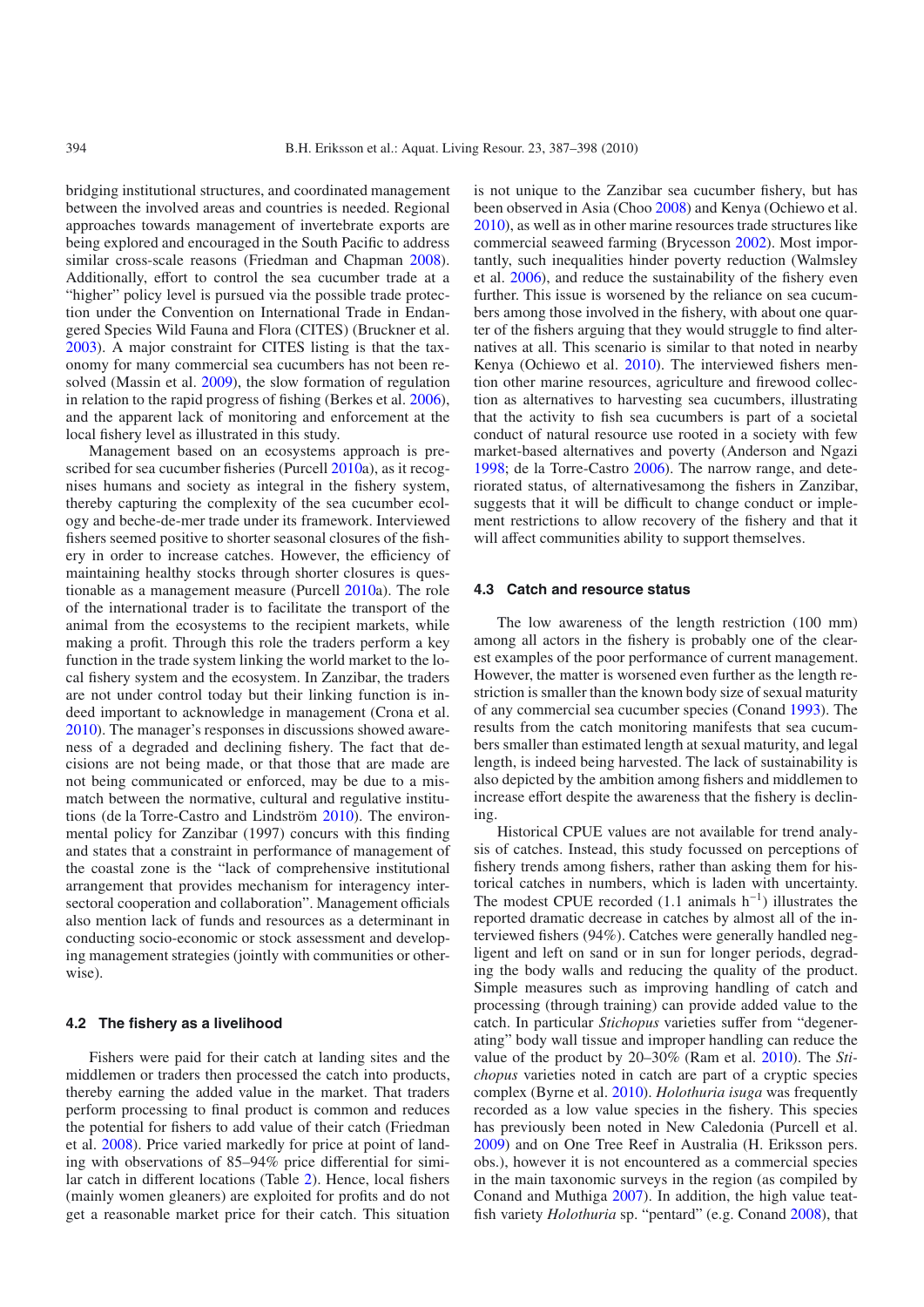<span id="page-8-0"></span>Table 3. Fishery status summary following indicators in Friedman et al. [\(2008](#page-10-14)).

| Indicator                      | Results                                                                                                                                                                                                                                                                                                     | Conclusions                                                                                                             |
|--------------------------------|-------------------------------------------------------------------------------------------------------------------------------------------------------------------------------------------------------------------------------------------------------------------------------------------------------------|-------------------------------------------------------------------------------------------------------------------------|
| Presence of breeding<br>groups | Low densities and coverage levels of coastal commercial sea cucumber stock<br>with no aggregates of medium or high value species recorded.                                                                                                                                                                  | Stock depletion, replenishment of stock<br>constrained *                                                                |
| Fishing gear used              | Both "traditional" hand collection at low tide by women and children and<br>breath hold and scuba diving by men in organised fishing teams. The diving<br>teams are highly mobile and travel far from nearshore overexploited areas.<br>High effort required to find commercial sea cucumbers of any value. | Diving teams illustrate nearshore stock<br>depletion, high effort, lack of regulation<br>leading to overexploitation    |
| Sea cucumber<br>abundance      | Low abundance and coverage levels of commercial sea cucumbers recorded.                                                                                                                                                                                                                                     | Stock depletion, replenishment of stock<br>constrained, high effort                                                     |
| Ratio of species<br>abundance  | Predominantly low value or newly commercialised species, with absence of<br>high value species and very low abundance of medium value species, in both<br>catch and water.                                                                                                                                  | Stock depletion, unsustainable<br>development of the fishery, high effort                                               |
| Size of sea<br>cucumbers       | The majority of catch is often smaller than estimated size at sexual maturity. In<br>addition, the length restriction placed on the fishery is ecologically irrelevant<br>and not followed in conduct.                                                                                                      | Stock depletion, reduced "per-piece"<br>earnings for fishers, replenishment of<br>stock constrained                     |
| Profit to fishers              | Fishers are exploited for profits not getting a reasonable earning of their<br>catch. A woman in Fumba receives ca 10% of what a man in Mkokotoni gets<br>for similar catch.                                                                                                                                | The resource is not benefitting fishers to<br>its full potential, market works arbitrarily<br>with functional anomalies |

\* Arguably breeding success may occur for some species in the protected Chumbe Coral Park, however, such "spillover" effects into the fished areas are unknown.

has not yet been described as a species, and the recently described *Actinopyga capillata* (Rowe and Massin 2006), were also recorded in catch, emphasising that the fishery is targeting species not yet (or recently) described to science. Phylogenetic work is needed to resolve the nomenclature of the species found in the catch in Zanzibar.

The degraded state of the resource due to the fishery is partly illustrated by the paucity of high value species and low densities of medium value species, as well as by the higher diversity of commercial sea cucumbers in the protected Chumbe site than in the fished sites Ukombe and Kwale. Here numerous fishers were observed daily, whereas at Chumbe local rangers patrolled the area (employed by the Chumbe Coral Park administration), and no fishers were present. The additional species found in Chumbe were generally of a higher commercial value. The result of a reduced diversity is in line with studies using Chumbe as an example in addressing macro benthos assemblage differences between protected and open areas (McClanahan et al. [1999;](#page-10-29) McClanahan and Arthur [2001](#page-10-30)).

The ability of sea cucumber populations to self-replenish is greatly compromised in reduced densities and may lead to population demise (Bell et al. [2008\)](#page-9-8). Indeed, recovery may take decades despite protection (Uthicke et al. [2004](#page-11-4)a), which should promote precautious conduct and management (Perry et al. [1999;](#page-10-4) Friedman et al. [2008\)](#page-10-14). The low densities and coverage levels of commercial species found in this study indicates that few shallow water spawning aggregates remain intact around the coast of Zanzibar today and that management reform is urgently needed. Unfortunately, the knowledge gap in ecology prevents reliable predictions of the future status of this fishery (Conand [1990;](#page-9-1) Uthicke et al. [2004a](#page-11-4); Uthicke et al. [2009\)](#page-11-5). Further ecological research is required to understand species-specific life history and to assist in fisheries management. For instance, deep-water stocks were due to logistical reasons not assessed in this study.

#### **4.4 Summarising the need for change**

The Zanzibar sea cucumber fishery has passed all indicators (i.e. presence of breeding groups, fishing gear used, sea cucumber abundance, ratio of species abundance, size of sea cucumbers and profit to fishers as outlined by Friedman et al. [2008\)](#page-10-14) that should, in the presence of adaptive management systems, trigger a change in management involvement (Table [3\)](#page-8-0). This is also confirmed by the generally negative perception of the status of the resource and weak management as described by fishers, middlemen, and management officials. Our findings illustrate that the contemporary sea cucumber fishery and trade system in Zanzibar resembles the historic one with a strong international market influence, "Patron-client" structures and reciprocal agreements and roving bandits-style sequential exploitation as outlined by Schwerdtner Máñez and Ferse [\(2010\)](#page-10-31). We propose that the fishery has reached the current point of depletion because of i) the strong influence by the world market, linked to the ecosystem via the traders, that introduced the fishery and then facilitated development to the current high effort and shift to low value species with depletion of high value species, ii) the fishery is institutionally marginalised lacking both formal and informal regulation and control and iii) the long time that the fishery has been operating in this manner, which in turn has also led to iv) the fishery becoming recognised and established as an important source of income among communities with few alternative livelihood options, and v) the ecology of these organisms making them particularly vulnerable towards fishing.

# **5 Conclusion**

It is unlikely that the commercial sea cucumber stock size will increase, or the fishery performance will improve, under the current weak management regime, since it fails to provide dialog or restriction in effort despite an awareness of an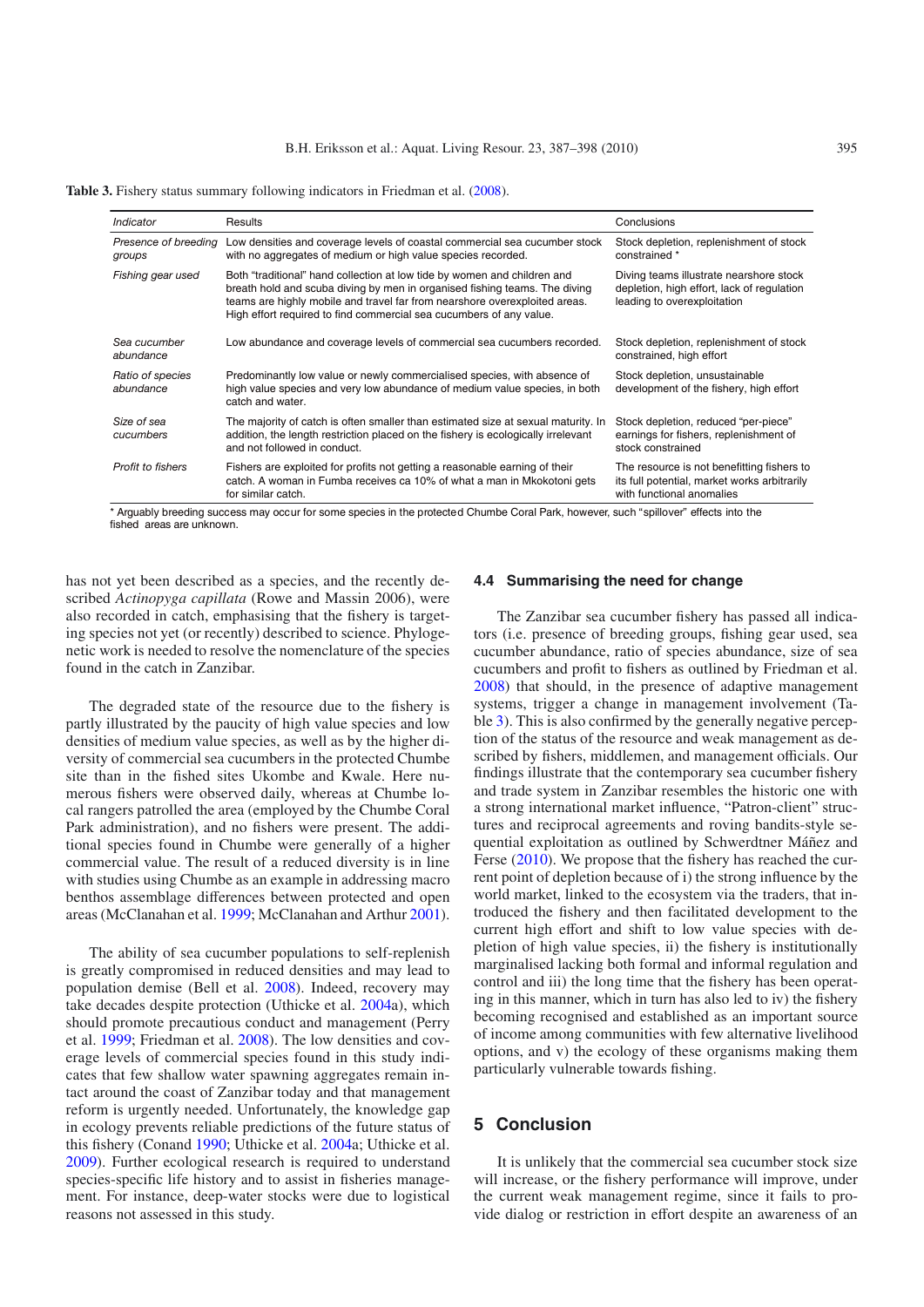overexploited fishery. At best the fishery will remain at similar levels as today, because of geographical in-accessibility or embedded complexity in the ecology of some species restricting harvest. Based on the results in this study a sea cucumber fishery management reform is urgently needed for stocks to regain and eventually maintain their potential to contribute to the village economies and functioning of the coastal ecosystems. However, restrictions of effort must be strongly anchored in co-management schemes including resource-users and taking the existing normative and cultural institutions in consideration. Otherwise the likelihood of failure is very high as shown in attempts to regulate other fisheries in Zanzibar (de la Torre-Castro and Lindström [2010\)](#page-9-0). To successfully implement control and enhance sustainability we conclude that management requires a better fit to the geographic scale of the fishery (e.g. regional cooperation) and increased participation by fishery actors to address the elements that structure the fishery today, such as: extensive scales (spatial, temporal and species range), lack of formal and informal regulation and control, market anomalies (black market, unfair prices etc.), dangerous and high effort scuba diving, and unsatisfying processing. All of which need attention to promote sustainability, safety, fairness and performance in the fishery.

*Acknowledgements.* We thank all actors in the fishery that participated in this study. We are grateful for the work conducted by Caroline Raymond (for interviews and field assistance), Hanna Nilsson (for interviews), Muumin Hamad (for field assistance), Said Shaaban (for field assistance), Lina Nordlund, Frida Lanshammar and the Chumbe Coral Park staff (for facilities and assistance), and James Scandol (for assistance in data analysis). We also thank WIOMSA (in particular Dr Julius Francis), the Institute of Marine Science and the Department of Marine and Fisheries Resources in Zanzibar. For valuable comments that enriched this document we thank Göran Samuelsson, Johan Näslund, Nadja Stadlinger and Nils Kautsky. This research was funded by the MASMA/WIOMSA regional sea cucumber project and by the Swedish International Development Agency (Sida).

# **References**

- <span id="page-9-21"></span>Andersson J., Ngazi Z., 1998, Coastal communities production choices, risk diversification and subsistence behaviour, responses in periods of transition. Ambio 27, 686–693.
- <span id="page-9-8"></span>Bell J.D., Purcell S.W., Nash W.J., 2008, Restoring small-scale fisheries for tropical sea-cucumbers. Ocean Coast. Manage. 51, 589– 593.
- <span id="page-9-17"></span>Berkes F., Hughes T.P., Steneck R.S., Wilson J.A., Bellwood D.R., Crona B., Folke C., Gundersson L.H., Leslie H.M., Norberg J., Nyström M., Olsson P., Österblom H., Sheffer M., Worm B., 2006, Globalization, roving bandits, and marine resources. Science 311, 1557–1558.
- <span id="page-9-16"></span>Bruckner A.W., Johnson K.A., Field J.D., 2003, Conservation strategies for sea cucumbers: Can a CITES Appendix II listing promote sustainable international trade? SPC BDM Inf. Bull. 18, 24–33.
- <span id="page-9-20"></span>Brycesson I., 2002, Coastal aquaculture developments in Tanzania: sustainable and non-sustainable experiences. Western Indian Ocean J. Mar. Sci. 1, 1–10.
- <span id="page-9-22"></span>Byrne M., Rowe F., Uthicke S., 2010, Molecular taxonomy, phylogeny and evolution in the family Stichopodidae

(Aspidochirotida: Holothuroidea) based on COI and 16S mitochondrial DNA. Mol. Phylogenet. Evol. 56, 1068–1081.

- <span id="page-9-14"></span>Cash D.W., Adger W.N., Berkes F., Garden P., Lebel L., Olsson P., Pritchard L., Young O., 2006, Scale and cross-scale dynamics: Governance and information in a multilevel world. Ecol. Soc. 11, 8. http://[www.ecologyandsociety.org](http://www.ecologyandsociety.org/vol11/iss2/art8/)/vol11/iss2/art8/
- <span id="page-9-19"></span>Choo P.S., 2008, Population status, fisheries and trade of sea cucumbers in Asia. In Toral-Granda V., Lovatelli A.,. Vasconcellos M. (eds.). Sea cucumbers. A global review of fisheries and trade. FAO Fish. Aquac. Techn. Pap. No. 516, 81–118.
- Cochrane K.L., 1999, Complexity in fisheries and limitations in the increasing complexity of fisheries management. ICES J. Mar. Sci. 56, 917–926.
- <span id="page-9-5"></span>Coleson J., Jiddawi N.S., 1996, The sea cucumbers of Zanzibar. IMS Reports (draft).
- <span id="page-9-1"></span>Conand C., 1990, the fishery resources of Pacific Island Countries, Part Two: Holothurians. fisheries Techn. Pap. No. 272.2.
- <span id="page-9-13"></span>Conand C., 1993, Reproductive biology of the holothurians from the major communities of the New Caledonian lagoon. Mar. Biol. 116, 439–450.
- <span id="page-9-12"></span>Conand C., 1997, Are holothurian fisheries sustainable? In: Lessios H., MacIntyre I.G., 8th Internat. Coral Reef Symp. Panama: Smithsonian Tropical Research Institute, Vol. 2, pp. 2021–2026.
- <span id="page-9-4"></span>Conand, C., 2008, Population status, fisheries and trade of sea cucumbers in Africa and the Indian Ocean. In: Toral-Granda V., Lovatelli A., Vasconcellos M. (eds.). Sea cucumbers. A global review of fisheries and trade. FAO Fish. Aquac. Techn. Pap. No. 516, 143–193.
- <span id="page-9-2"></span>Conand, C., Byrne M., 1994, Recent evolution of the world fisheries for sea cucumbers. Mar. Fish. Rev. 55, 1–13.
- <span id="page-9-3"></span>Conand C., Muthiga N. (eds.) 2007, Commercial sea cucumbers in the Western Indian Ocean. WIOMSA Book Series No 5.
- <span id="page-9-18"></span>Crona B., Nyström M., Folke C., Jiddawi N., 2010, Middlemen, a critical social-ecological link in coastal communities of Kenya and Zanzibar. Mar. Policy 34, 761–771.
- <span id="page-9-7"></span>de la Torre-Castro M., Rönnbäck P., 2004, Links between humans and seagrasses – and example from tropical East Africa. Ocean Coast. Manage. 47, 361–387.
- <span id="page-9-6"></span>de la Torre-Castro M., 2006, Beyond regulations in fisheries management: the dilemmas of the "beach recorders" *Bwana Dikos* in Zanzibar, Tanzania. Ecol. Soc. 11, 35.
- <span id="page-9-10"></span>de la Torre-Castro M., Ochiewo J., Mbaga T.K., Pinault M., 2007, A framework for addressing socioeconomic and management aspects of sea cucumber resources in the Western Indian Ocean. SPC BDM Inf. Bull. 25, 22–28.
- <span id="page-9-0"></span>de la Torre-Castro M., Lindström L., 2010, Fishing institutions: addressing regulative, normative and cultural-cognitive elements to enhance fisheries management. Mar. Policy 34, 77–84.
- <span id="page-9-9"></span>Denscombe M., 1998, The good research guide for small-scale social research projects, 3rd edition, Mc Graw Hill. Open University Press.
- <span id="page-9-11"></span>English S., Wilkinson C., Baker V., (eds.) 2003, Survey Manual for Tropical Marine Resources. 2nd edition. AIMS Townsville. ASEAN-Australian Marine Science Project; Living Coastal Resources.
- <span id="page-9-15"></span>Folke C., Pritchard L., Berkes F., Colding J., Svedin U., 2007, The problem of fit between ecosystems and institutions: ten years later. Ecol. Soc.12, 30.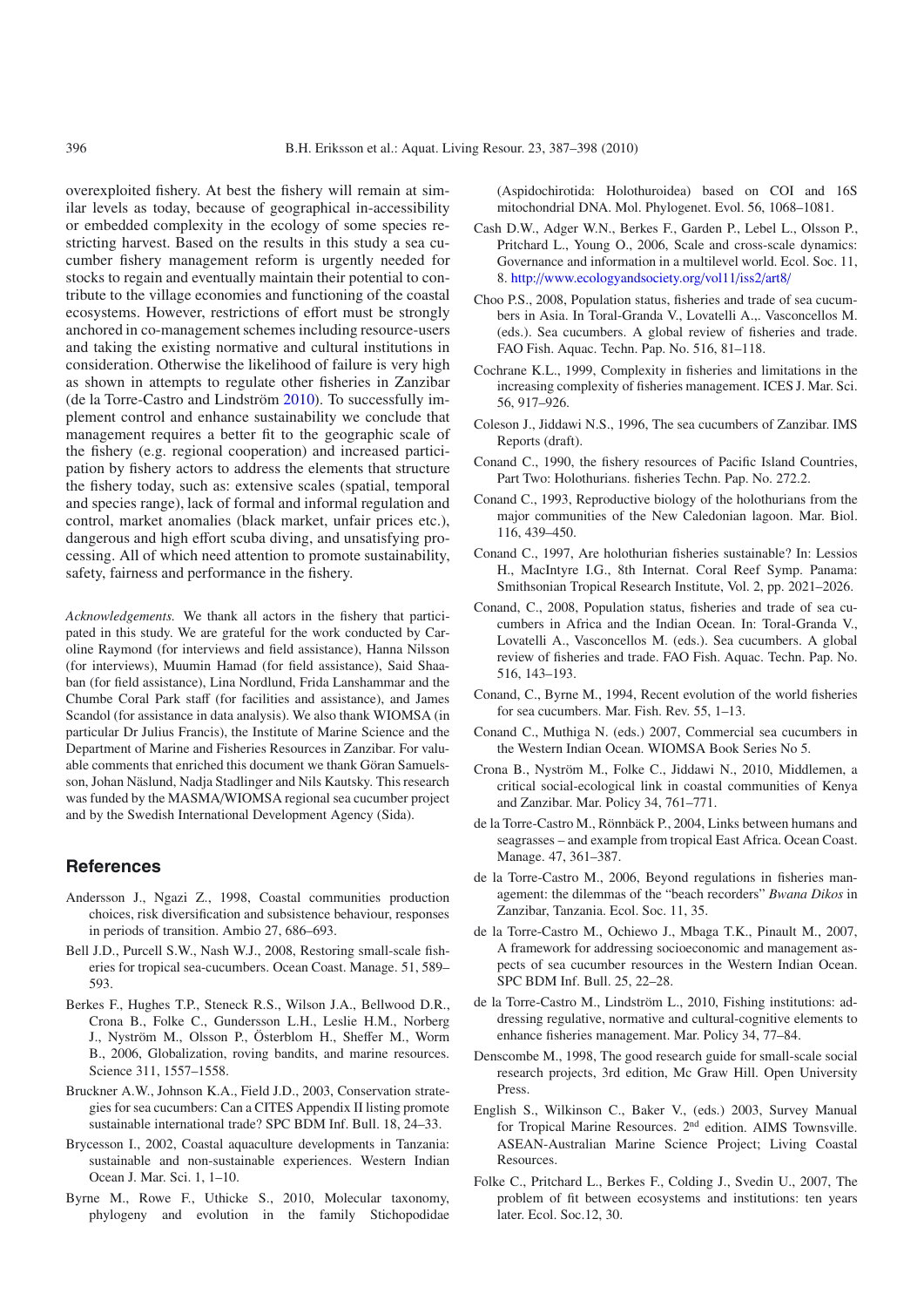- <span id="page-10-26"></span>Friedman K., Chapman L., 2008, A regional approach to invertebrate export fisheries. Secretariat of the Pacific Community Policy Brief 2/2008.
- <span id="page-10-14"></span>Friedman K., Purcell S., Bell J., Hair C., 2008, Sea cucumber fisheries: a manager's toolbox. ACIAR Monograph No. 135.
- <span id="page-10-12"></span>Friedman K., Eriksson H., Tardy E., Pakoa K., 2010, Management of sea cucumber stocks: patterns of vulnerability and recovery of sea cucumber stocks impacted by fishing. Fish Fish.
- <span id="page-10-10"></span>Gilbert E., 2004, Dhows and the colonial economy of Zanzibar: 1860–1970. Oxford, England: James Currey Ltd.
- <span id="page-10-25"></span>Holling C.S., 2001, Understanding the complexity of economic, ecological, and social systems. Ecosystems 4, 390–405.
- <span id="page-10-2"></span>Jentoft S., Chuenpagdee R., 2009, Fisheries and coastal governance as a wicked problem. Mar. Policy 33: 553–560.
- <span id="page-10-8"></span>Jiddawi N.S., Öhman M.C., 2002, Marine fisheries in Tanzania. Ambio 31, 518–527.
- Kinch J., 2004, A review of he Beche-de-mer fishery and its management in Papua New Guinea. National Fisheries Authority - Motopure Island Research Centre, University of PNG.
- <span id="page-10-23"></span>Kinch J., Purcell S., Uthicke S., Friedman F., 2008a, Papua New Guinea: a hotspot for sea cucumber fisheries in the Western Central Pacific. In: Toral-Granda, V., Lovatelli, A., Vasconcellos M. (eds.). 2008. Sea cucumbers. A global review of fisheries and trade. FAO Fisheries and Aquaculture Techn. Pap. No. 516.
- Kinch J., Purcell S., Uthicke, S. and Friedman, K., 2008b, Population status, fisheries and trade of sea cucumbers in the Western Pacific. In: Toral-Granda, V.; Lovatelli, A., Vasconcellos, M. (eds.). Sea cucumbers: a global review of fisheries and trade. FAO Fisheries Techn. Pap. No. 516, pp. 7–55.
- <span id="page-10-15"></span>Kvale S., 1996, Interviews. An Introduction to Qualitative Research Interviewing. SAGE Publications. London.
- <span id="page-10-24"></span>Lee K.N., 1993, Greed, scale mismatch and learning. Ecol. Appl. 3, 560–564.
- Levitan D.R., Petersen C., 1995, Sperm limitation in the sea. Trends. Ecol. Evol. 19, 228–231.
- <span id="page-10-3"></span>Ludwig D.E, Hilborn R, Walters C., 1993, Uncertainty, resource exploitation and conservation lessons from history. Science 260, 17–36.
- <span id="page-10-5"></span>MacKnight C., 1976, The voyage to Maregé: Macassan trepangers in northern Australia. Melbourne, Melbourne University Press.
- <span id="page-10-27"></span>Massin C., Uthicke S., Purcell S.W., Rowe F.W.E., Samyn Y., 2009, Taxonomy of the heavily exploited Indo-Pacific sandfish complex (Echinodermata: Holothuriidae). Zool. J. Linn. Soc-Lond. 155, 40–59.
- <span id="page-10-29"></span>McClanahan T.R., Muthiga N.A., Kamukuru A.T., Machano H., Klambo R.W., 1999, The effects of marine parks and fishing on coral reefs of northern Tanzania. Biol. Conserv. 89, 161–182.
- <span id="page-10-30"></span>McClanahan T.R., Arthur R., 2001, The effect of marine reserves and habitat on populations of east African coral reef fishes. Ecol. Appl. 11, 559–569.
- <span id="page-10-13"></span>Mgaya Y., Mbaga T., 2007, Sea cucumbers in Tanzania. In: Conand C., Muthiga N. (Eds) Commercial sea cucumbers in the Western Indian Ocean. WIOMSA Book series No 5.
- <span id="page-10-20"></span>Ngaga, Y.M., Sharif, M.H., Makoloweka, S., 1999, Support for community-based conservation and sustainable use of natural resources in Menai Bay, Zanzibar. Mid-term evaluation final report prepared for WWF and the Commission for Natural Resources.
- <span id="page-10-6"></span>Ochiewo J., De La Torre Castro M., Muthama, C., Munyi, F., Nthuta, J.M., 2010, Socio-economic Features of the Sea Cucumber Fishery in Southern Coast of Kenya. Ocean Coast. Manage. 53, 192–202.
- <span id="page-10-1"></span>Pauly D., Christensen V., Dalsgaard J., Froese R., Torres Jr F., 1998, Fishing down marine food webs. Science 279 (5352), 860–863.
- <span id="page-10-0"></span>Pauly D., Christensen V., Guénette S., Pitcher T.j., Sumaila U.R., Walters C.J., Watson R., Zeller D., 2002, Towards sustainability in worlds fisheries. Nature 418, 689–695.
- <span id="page-10-21"></span>Peet R.K., 1974, The measurement of species diversity. Annu. Rev. Ecol. Syst. 5, 285–307.
- <span id="page-10-4"></span>Perry I.R., Walters C.J., Boutillier J.A., 1999, A framework for providing scientific advice for the management of new and developing invertebrate fisheries. Rev. Fish Biol. Fish. 9, 125–150.
- <span id="page-10-16"></span>Purcell S.W., Gossuin, H., Agudo, N.N., 2009, Status and management of the sea cucumber fishery of la Grande Terre, New Caledonia. Programme ZoNéCo. WorldFish Center Studies and Reviews No.1901. The WorldFish Center, Penang, Malaysia.
- <span id="page-10-7"></span>Purcell S.W., 2010a, Managing sea cucumber fisheries with an ecosystem approach. In: Lovatelli A., Vasconcellos M., Yimin Y. FAO Fish.Aquac. Techn. Pap. No. 520.
- <span id="page-10-18"></span>Purcell S.W., 2010b, Diel burying by the tropical sea cucumber Holothuria scabra: effects of environmental stimuli, handling and ontogeny. Mar. Biol. 157, 663–667.
- <span id="page-10-28"></span>Ram R., Friedman K., Sobey M.N., 2010, Impacts of harvesting and post-harvesting processing methods on the quality and value of beche-de-mer in Fiji Islands. SPC BDM Inf. Bull. 30, 21–24.
- <span id="page-10-22"></span>Rasolofonirina R., Mara E., Jangoux M., 2004, Sea cucumber ?shery and mariculture in Madagascar: a case study of Toliara, south-west of Madagascar In: Lovatelli C., Conand S., Purcell S., Uthicke S., Hamel J.F., Mercier A. (eds.) Advances in sea cucumber aquaculture and management. FAO Fish. Techn. Pap. No. 463, 133–149.
- <span id="page-10-19"></span>Riedmiller S., 1998, The Chumbe Island Coral Park Project: management experiences of a private marine conservation project. ICRI – International Tropical Marine Ecosystems Management Symp. Proc. Townsville, Australia Nov. 1998.
- Rowe F.W.E., Massin C., 2006, On a new species of *Actinopyga* Bronn, 1860 (Echinodermata, Holothuroidea) from the Indo-West Pacific. Zoosystema 28, 955–961.
- <span id="page-10-11"></span>Ruitenbeek J., Hewawasam I., Ngoile M. (eds.). 2005, Blueprint 2050: sustaining the marine environment in mainland Tanzania and Zanzibar. The International Bank for Reconstruction and Development, The World Bank, Washington DC.
- <span id="page-10-31"></span>Schwerdtner Máñes K., Ferse S.C.A., 2010, The history of Makassan trepang fishing and trade. PLoS ONE 5(6): e11346. doi:10.1371/journal.pone.0011346
- <span id="page-10-9"></span>Sheriff A., 1987, Slaves, spices and ivory in Zanzibar. James Curry Oxford.
- <span id="page-10-17"></span>Shiell G.R., Knott B., 2008, Diurnal observations of sheltering behaviour in the coral reef sea cucumber *Holothuria whitmaei.* Fish. Res. 91, 112–117.
- Stephenson R.L, Lane D.E., 1995, Fisheries management science: a plea for conceptual change. Can. J. Fish. Aquat. Sci. 152, 2051– 2056.
- The Environmental Management for Sustainable Development Act, 1996, Legal Supplement (Part I) to the Zanzibar Government Gazette Vol. CVI No. 5743 of 31<sup>st</sup> of May, 1997.